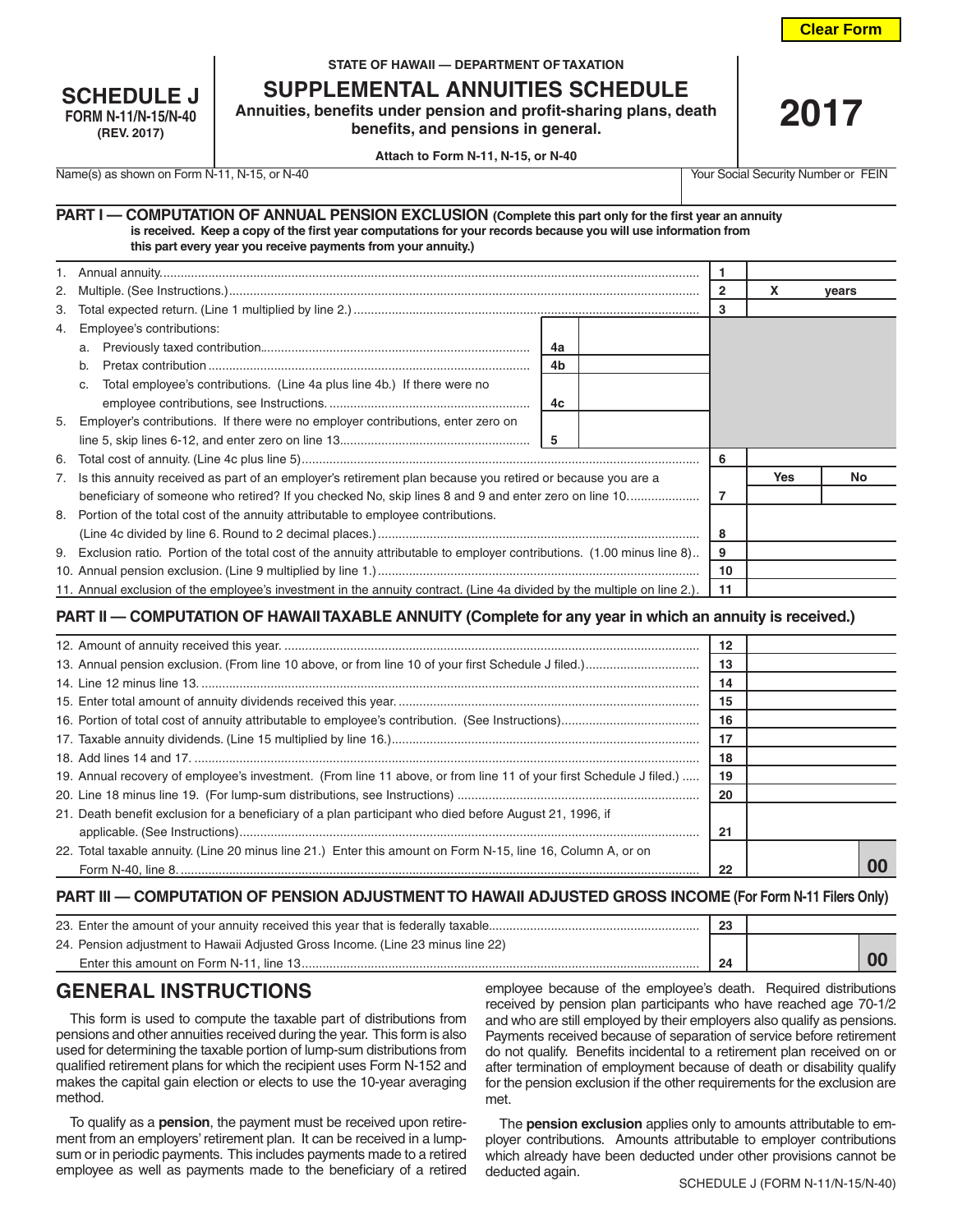**Note:** Section 18-235-7-03(c), Hawaii Administrative Rules, clarifies that pension plan distributions received after 1997 are exempt from the Hawaii income tax when the distributions are attributable to certain employer contributions. The purpose of the rule is to exempt distributions attributable to employer contributions, notwithstanding the employer's choice of entity for doing business (i.e., sole proprietorship, S corporations, partnerships, and limited liability companies).

## **WHO MUST USE THIS FORM**

You **MUST** use this form if you received payment from any of the following:

- 1. A privately purchased annuity. The portion of your cost included in each distribution may be excluded.
- 2. A profit-sharing plan to which employee contributions were made. Only the increase in the value of the plan attributable to your contributions is taxable.
- 3. A death benefit as a beneficiary of a deceased employee.
- 4. A pension plan to which employee contributions were made (i.e. both the employee and the employer contributed towards the cost of the pension). Only the increase in the value of the plan attributable to your contributions is taxable.
- 5. A qualified retirement plan in the form of a lump-sum and you are using Form N-152 to make a capital gain election or to use the 10-year averaging method to report the lump-sum distribution.
- 6. A hybrid plan which is partly pension and partly deferred compensation, such as a 401(k) plan with a profit-sharing component or employer matching program, an SEP plan with employer contributions as well as salary reduction option, or any similar hybrid plan.

If you did not contribute to the cost of your annuity that is not a part of an employer's pension plan or you recovered your entire cost before July 1, 1989, under the prior three year recovery rule, report your total annuity received this year on Form N-15, line 16, Column A. If you are filing Form N-11, the taxable amount should have already been included in the amount reported as federal adjusted gross income on line 7.

If you receive benefits from more than one plan, a separate Schedule J must be completed for each plan.

### **WHO SHOULD NOT USE THIS FORM**

DO **NOT** use this form if you received a payment from any of the following:

- 1. An annuity you receive which is NOT part of your employer's pension plan AND to which no employee contributions were made. The full amount received is taxable and must be reported on Form N-15, line 16, column A. If you are filing Form N-11, the taxable amount should have already been included in the amount reported as federal adjusted gross income on line 7.
- 2. An annuity you receive which is NOT part of your employer's pension plan in which the cost to you was recovered before July 1, 1989, under the three year recovery rule formerly permitted. The full amount received is taxable and must be reported on Form N-15, line 16, Column A. If you are filing Form N-11, the taxable amount should have already been included in the amount reported as federal adjusted gross income on line 7.
- 3. A pension plan to which NO employee contributions were made (i.e. the employer paid for the entire cost of the pension) if distributions are made after retiring or after attaining the age of 70-1/2. The entire amount is NOT subject to Hawaii taxation and need not be reported. If you are filing Form N-11, the amount reported as taxable for federal should be included on Form N-11, line 13.
- 4. A pension plan to which NO employee contributions were made (i.e. the employer paid for the entire cost of the pension) if distributions are made for any reason other than because of retirement or the attainment of age 70-1/2 (e.g., you quit, were laid off or fired, the plan was terminated, etc.). The full amount received is taxable and must be reported on Form N-15, line 16, Column A. If you are filing Form N-11, the taxable amount should have already been included in the amount reported as federal adjusted gross income on line 7.
- 5. The state retirement system or any other public retirement system. These amounts are not subject to Hawaii's personal net income tax. If you are filing Form N-11, the amount reported as taxable pension for federal should be included on Form N-11, line 13.

If you have received a lump-sum distribution, also see Form N-152, Tax on Lump-Sum Distributions.

See Administrative Rules section 18-235-7-01 through 18-235-7-03 for further information.

# **LINE-BY-LINE INSTRUCTIONS**

#### **PART I — COMPUTATION OF THE ANNUAL PENSION EXCLUSION — Use this part to compute the amount of the nontaxable portion of pension or annuity payments received each year.**

This part must be completed only in the first year a distribution is received. The computations made in this part will not change from year to year. Keep a copy of this part since you will need the information each year a distribution is received to compute the taxable portion of the distribution.

**Line 1. Annual annuity —** Enter the amount you will receive each year. If you received a distribution for only part of a year, report an amount that reflects what you would have received had distributions been made for a 12 month period.

Include on this line only amounts that are fixed and definite. Any indefinite or varying amounts should be included in Part II, line 15.

If you are using this form to determine the taxable amount of a lumpsum distribution to be reported on Form N-152, enter on line 1 the total amount of the distribution. If you are electing to include in taxable income this year the net unrealized appreciation (NUA) of your employer's securities received as part of the distribution, include on this line the appropriate amount from the box which is your NUA in employer's securities on federal Form 1099-R.

**Line 2. Multiple —** Enter the multiple used for federal purposes to determine the expected return on the contract. This number represents the expected number of years that the annuity will be paid based on your age and other factors. See the discussion regarding Expected Return and actuarial tables in Internal Revenue Service Publication 939.

If you are using this form to determine the taxable amount of a lumpsum distribution to be reported on Form N-152, enter "1" on this line.

**Line 4a. Employee's contributions which were previously taxed —** This includes premiums, contributions, or other amounts paid including amounts your employer contributed if you were required to include these amounts in income.

Do NOT include amounts paid for health and accident benefits or deductible voluntary employee contributions. Also do NOT include any refunded premiums, rebates, dividends, or unrepaid loans (any of which were not included in your income) that you received before the later of the annuity starting date or the date on which you received your first payment. Finally, do NOT include any additional premiums paid for double indemnity or disability benefits and any other amounts received under the contract or plan before the later of the above dates that you did not have to include in your income.